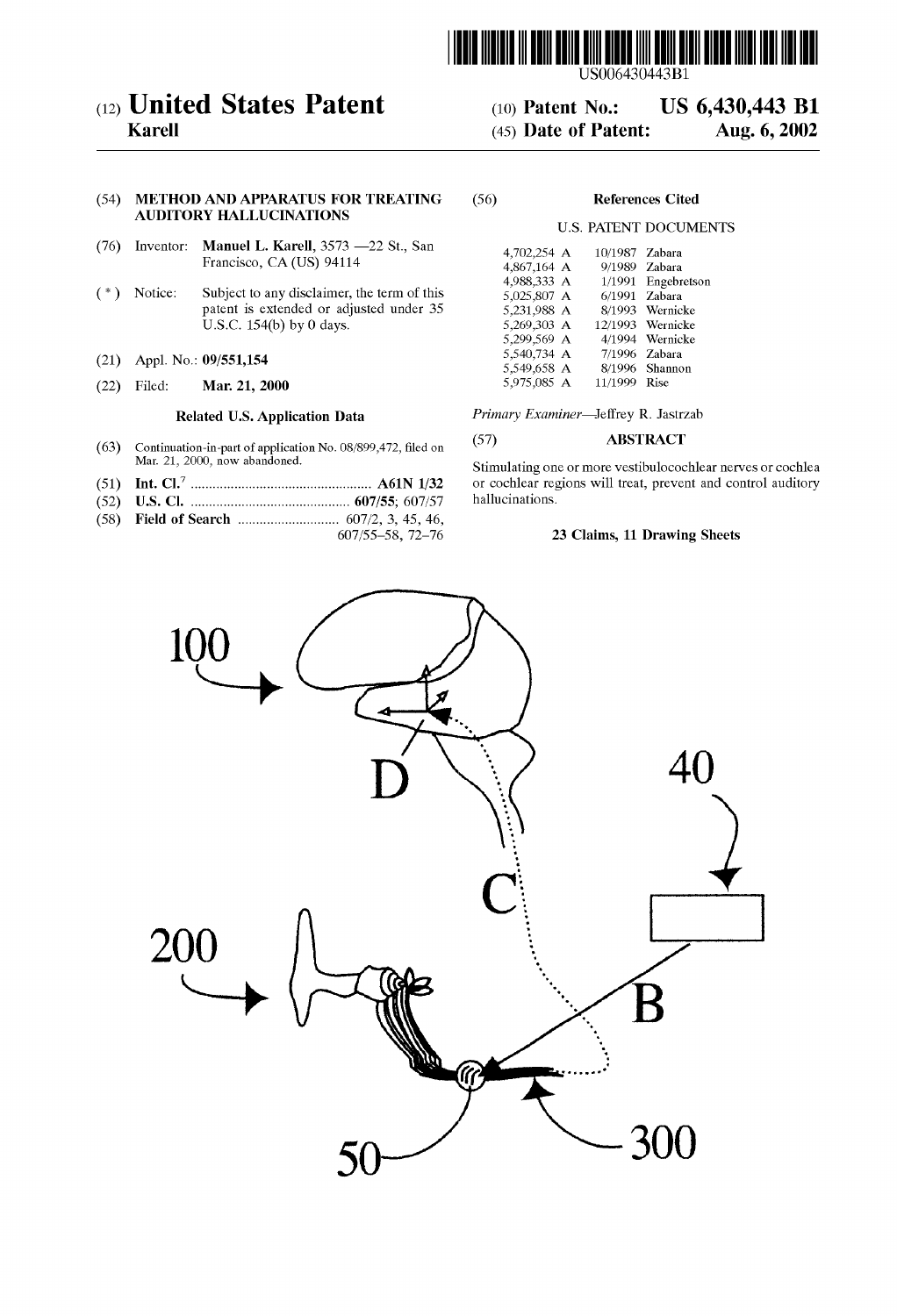

FIG 1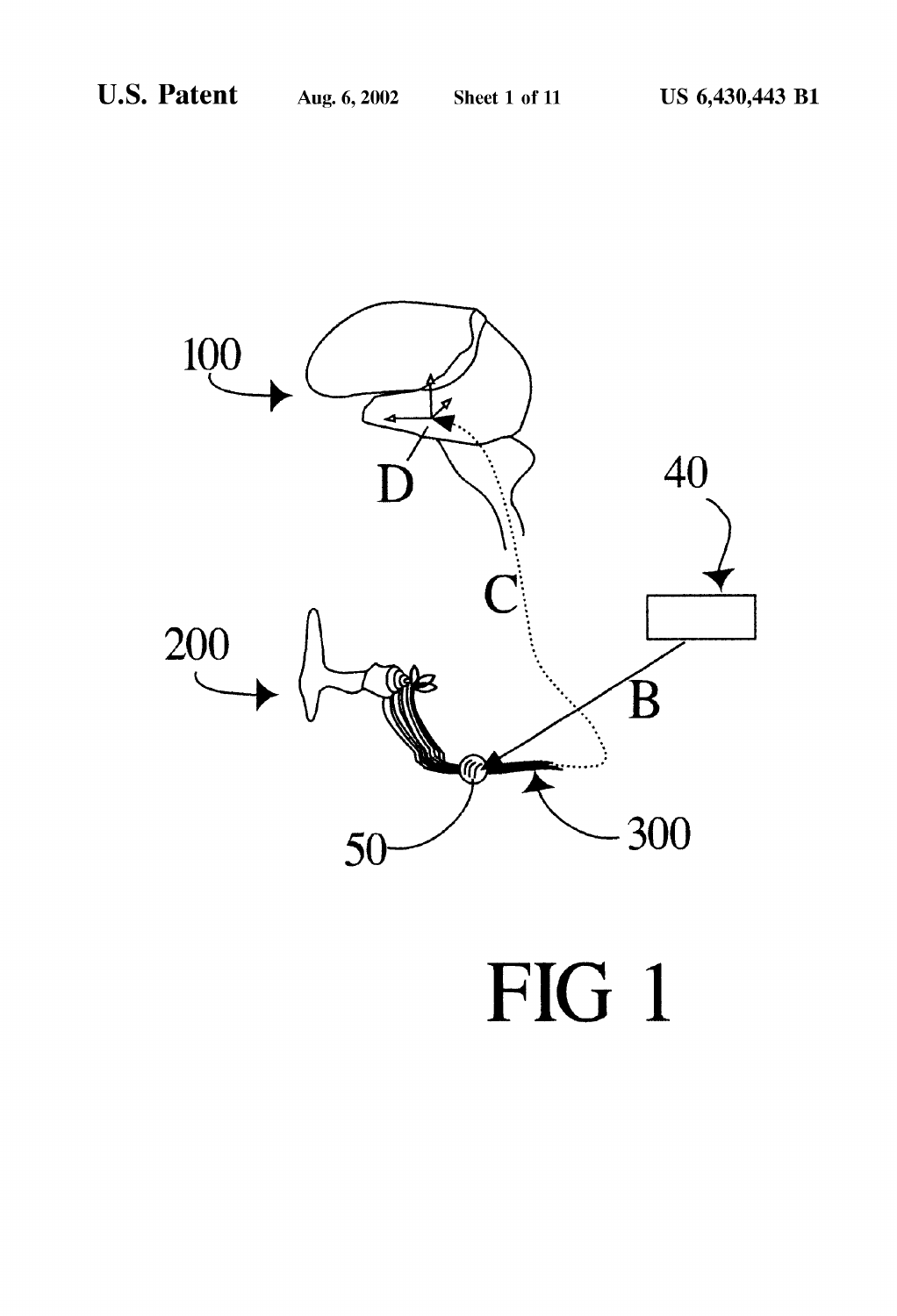

# FIG 2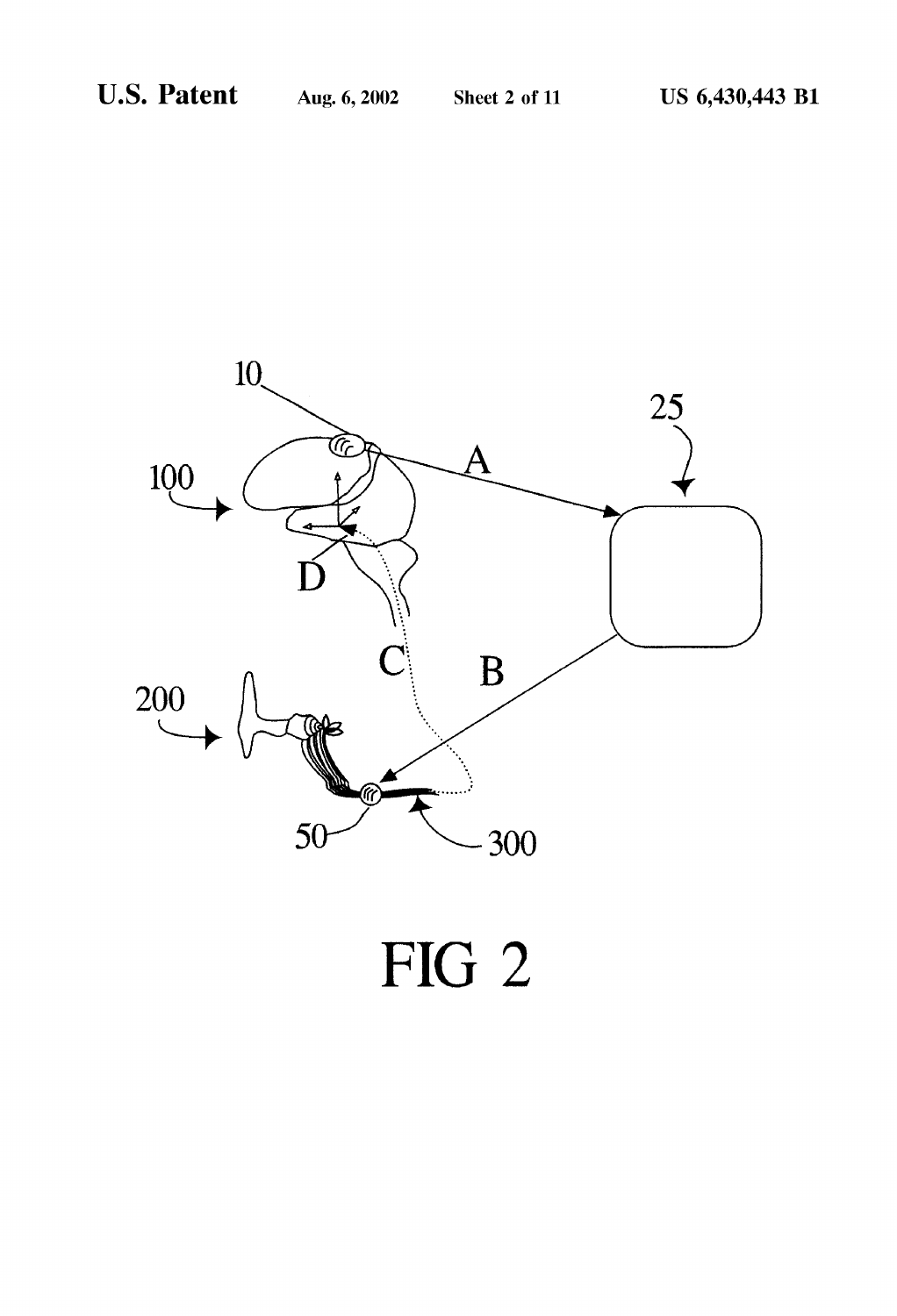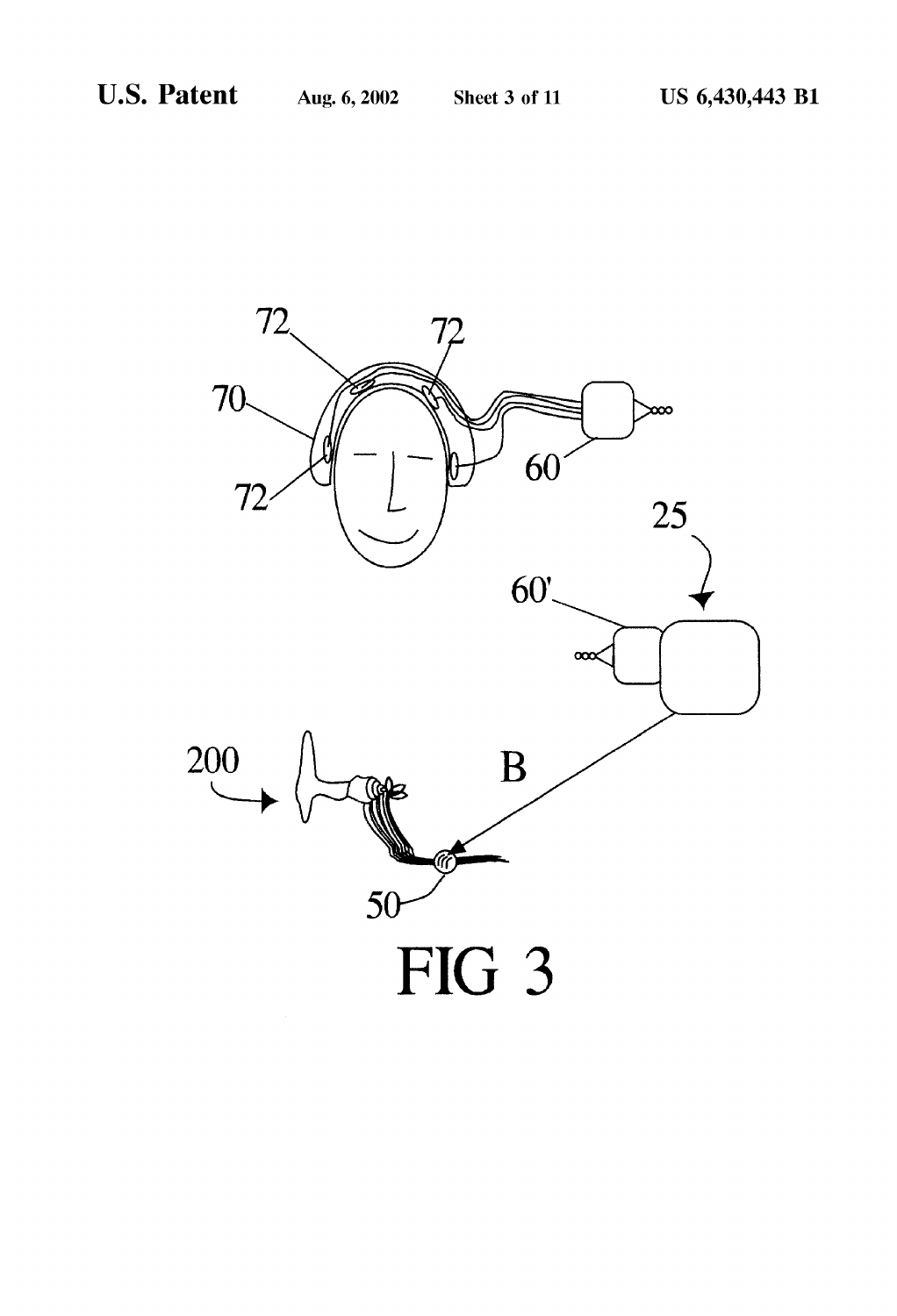



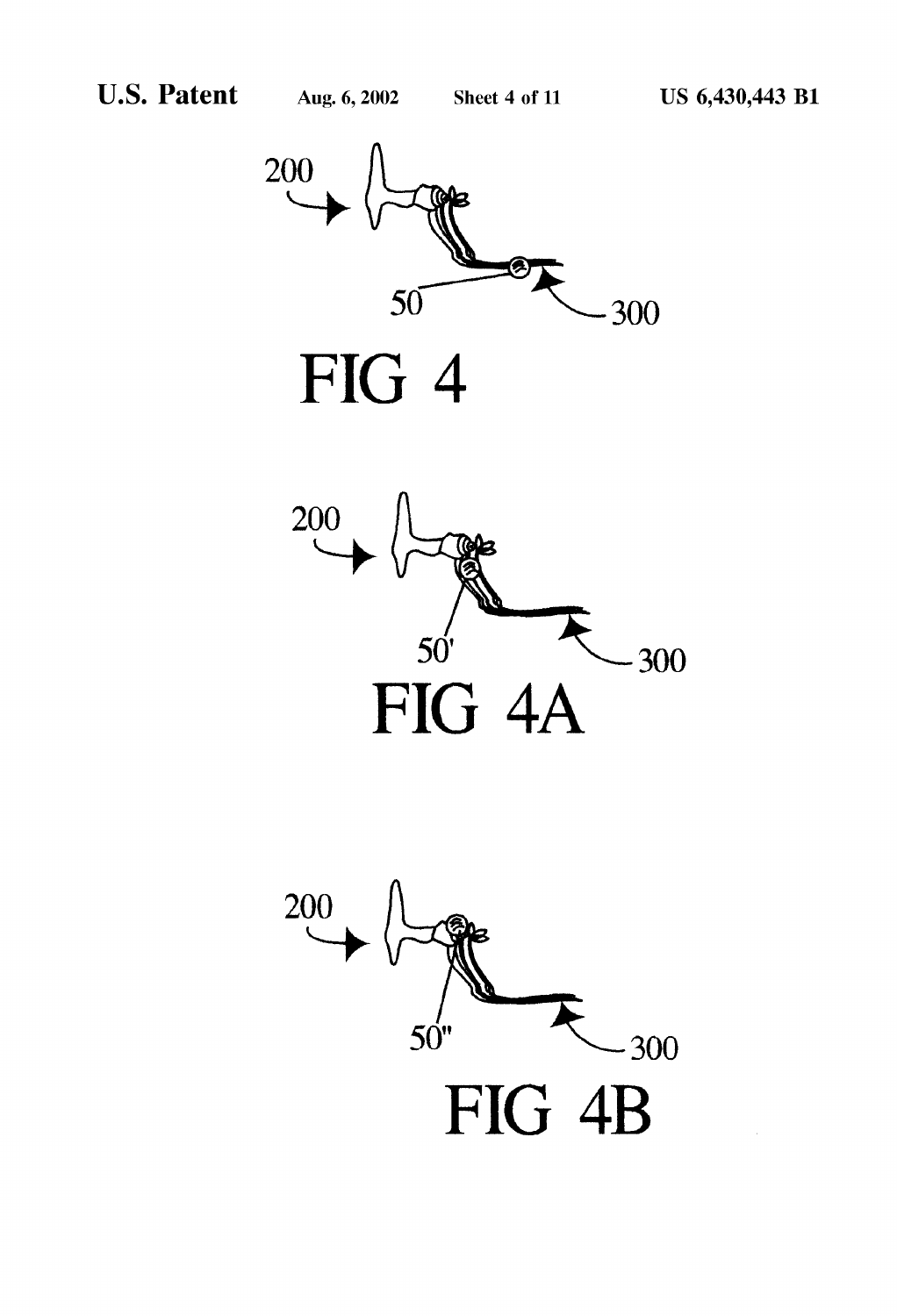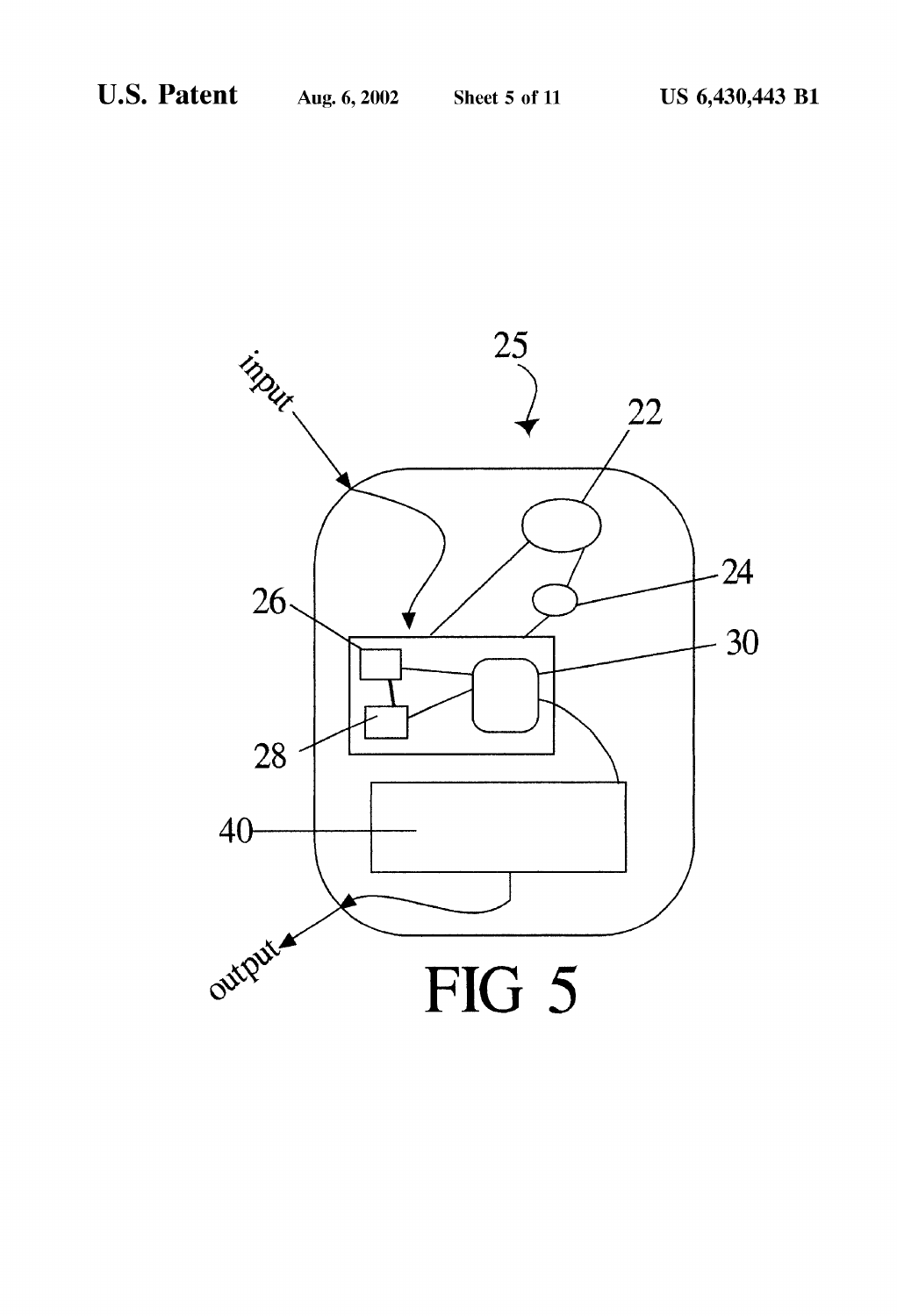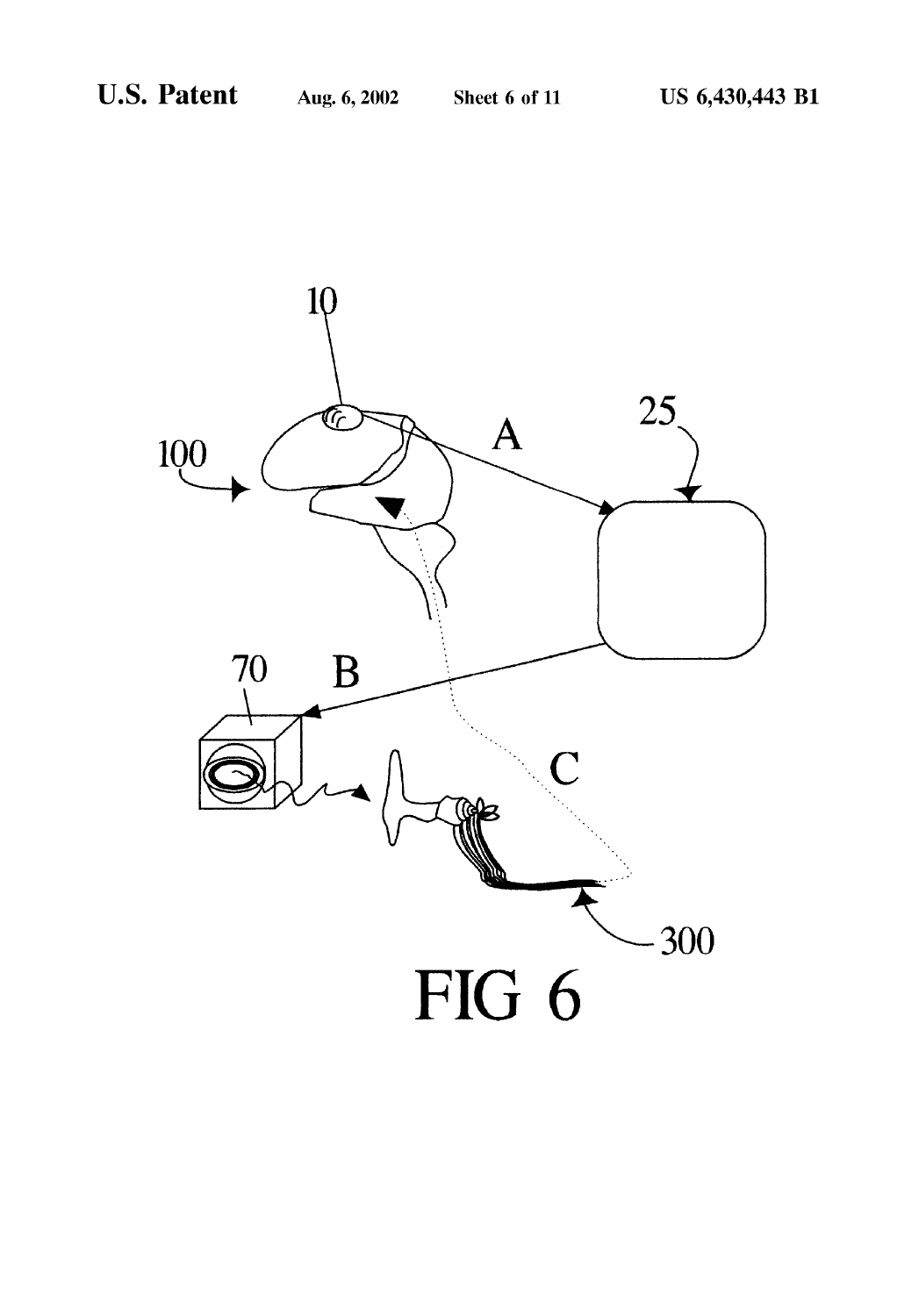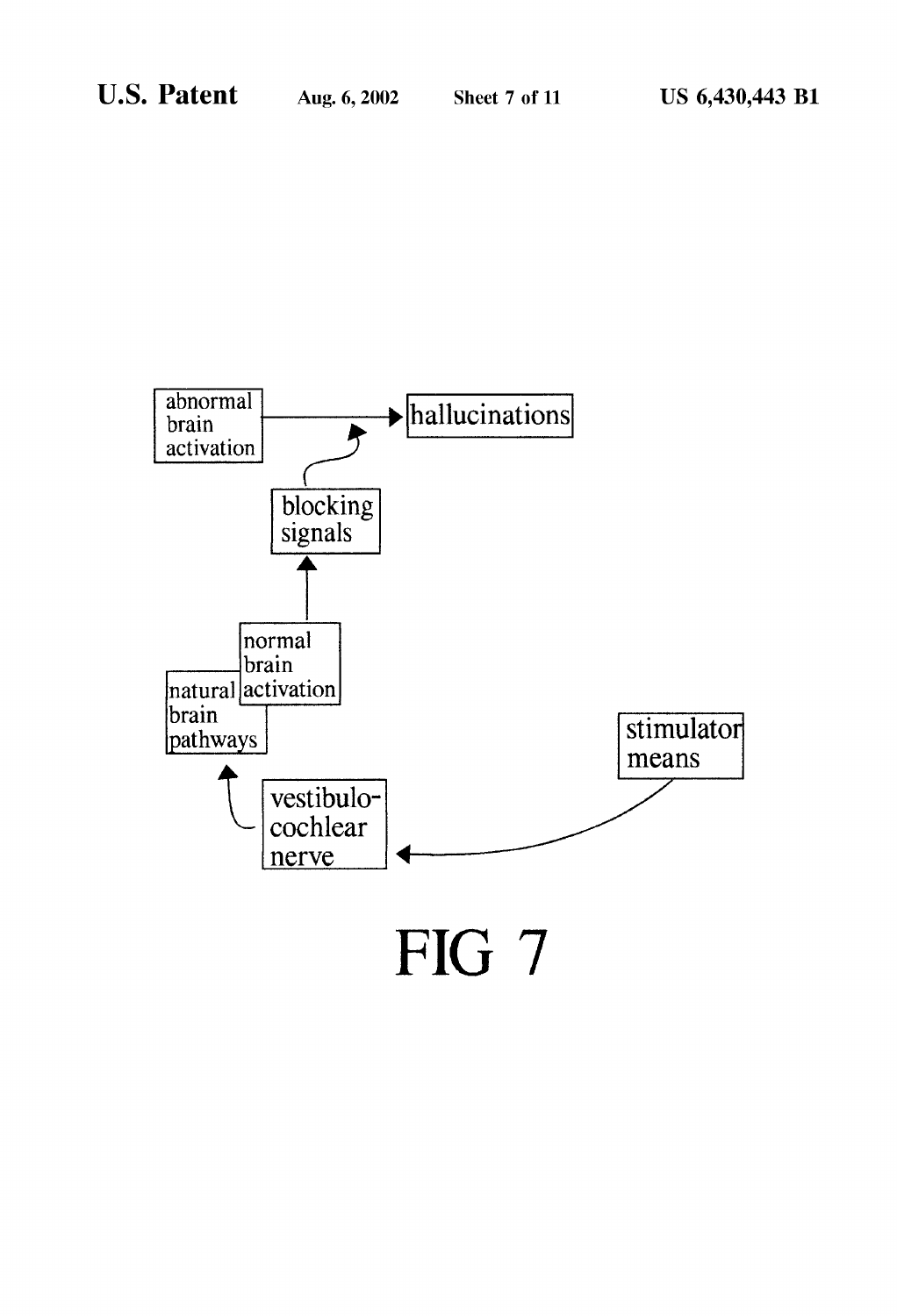

FIG 8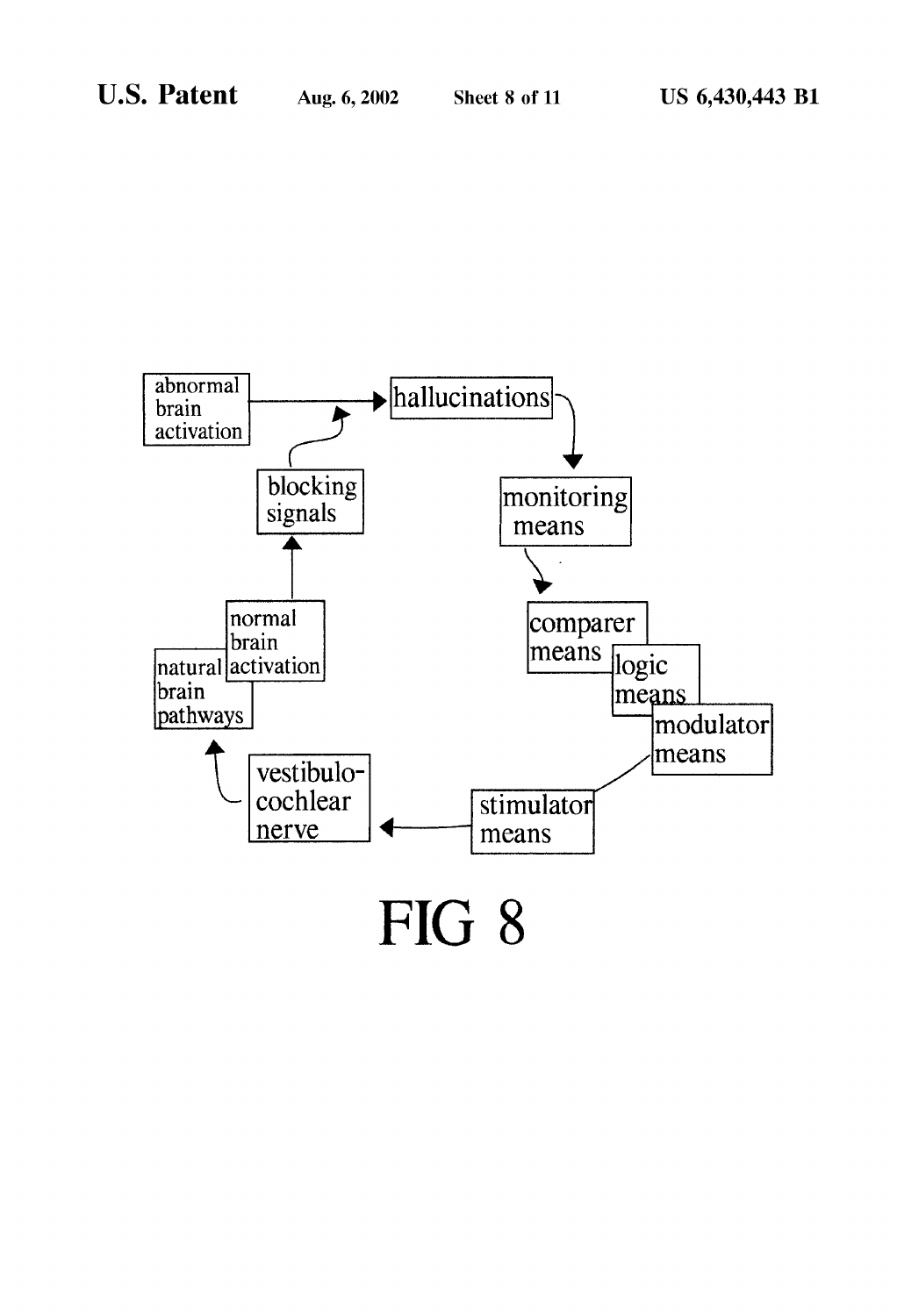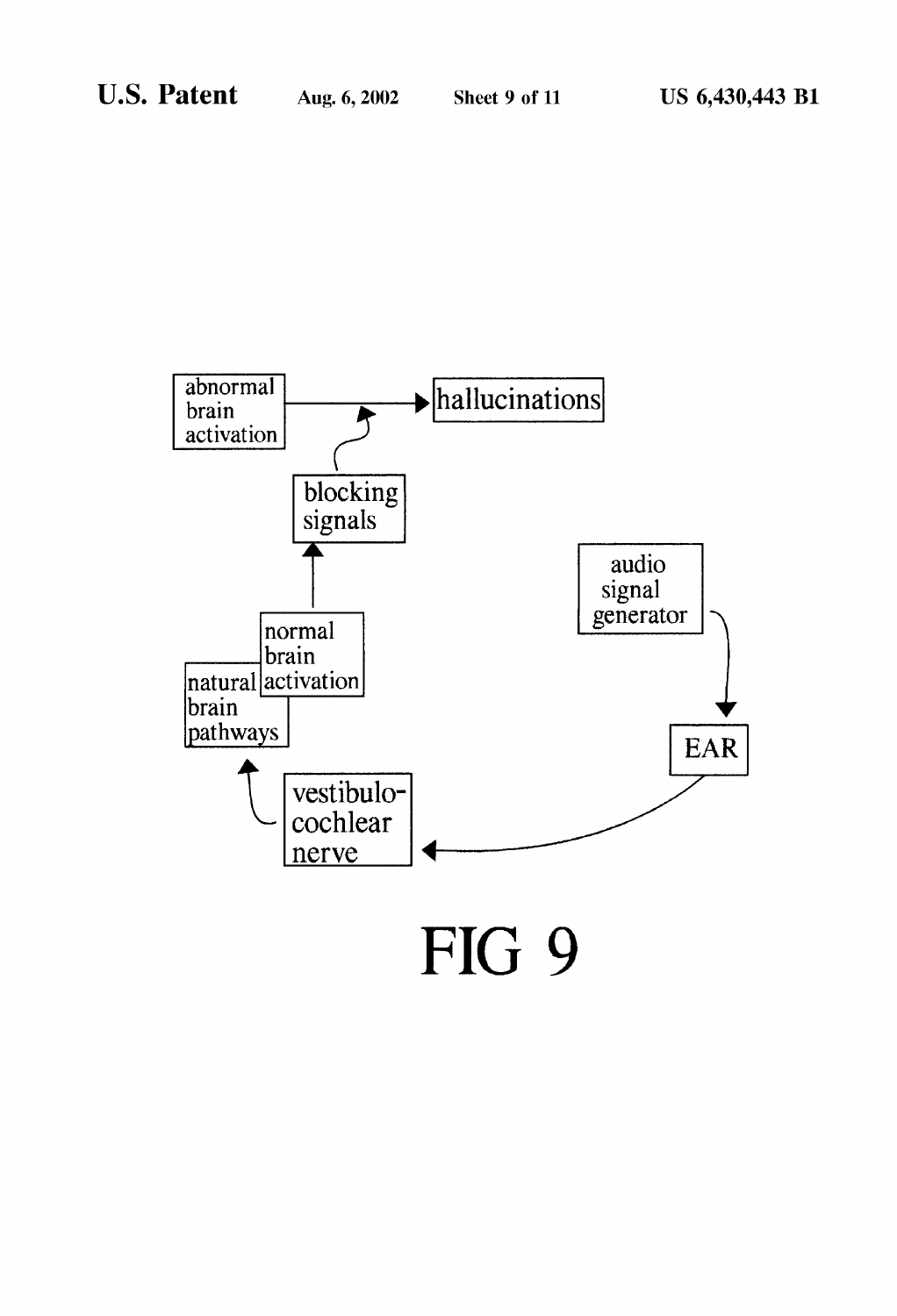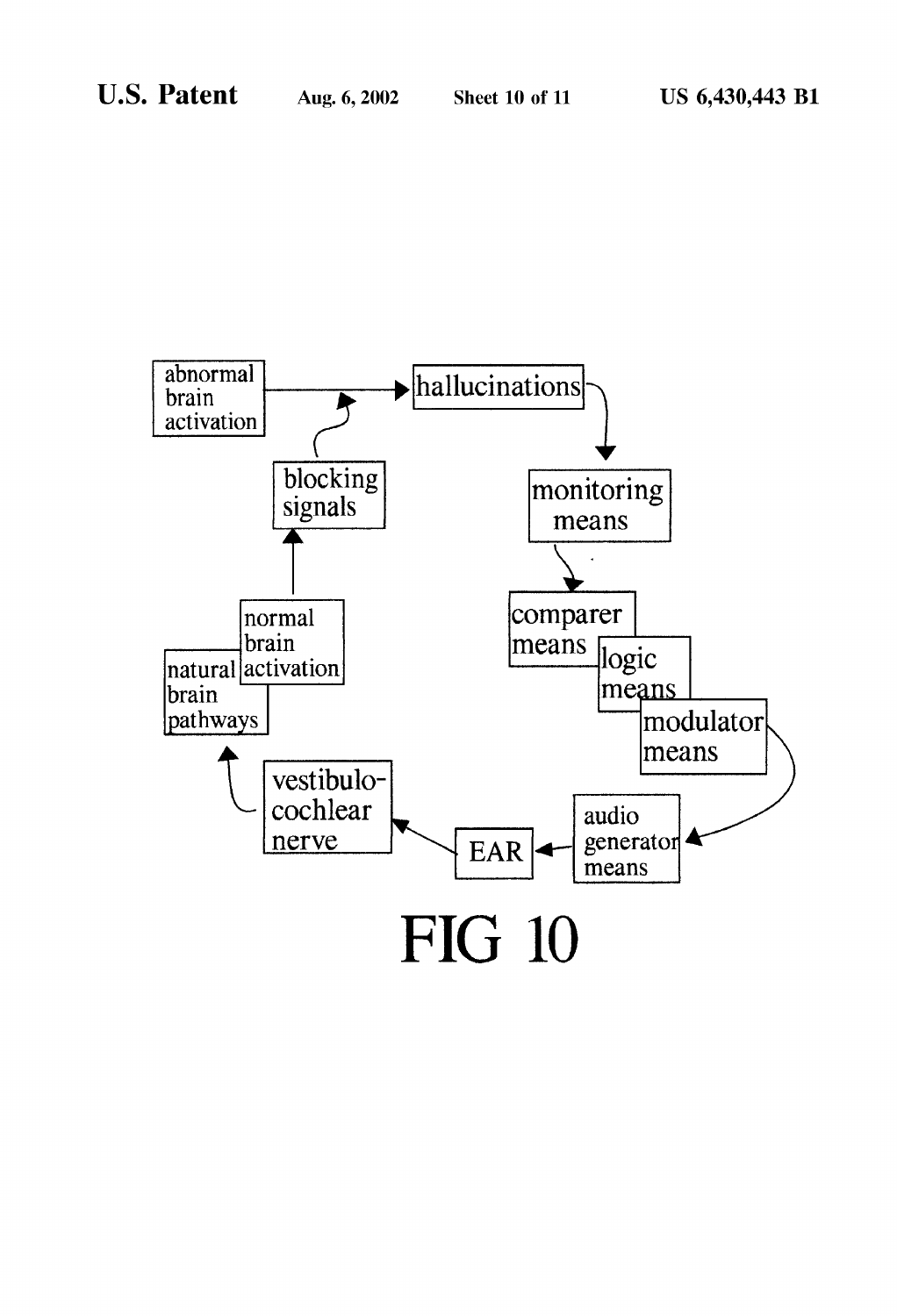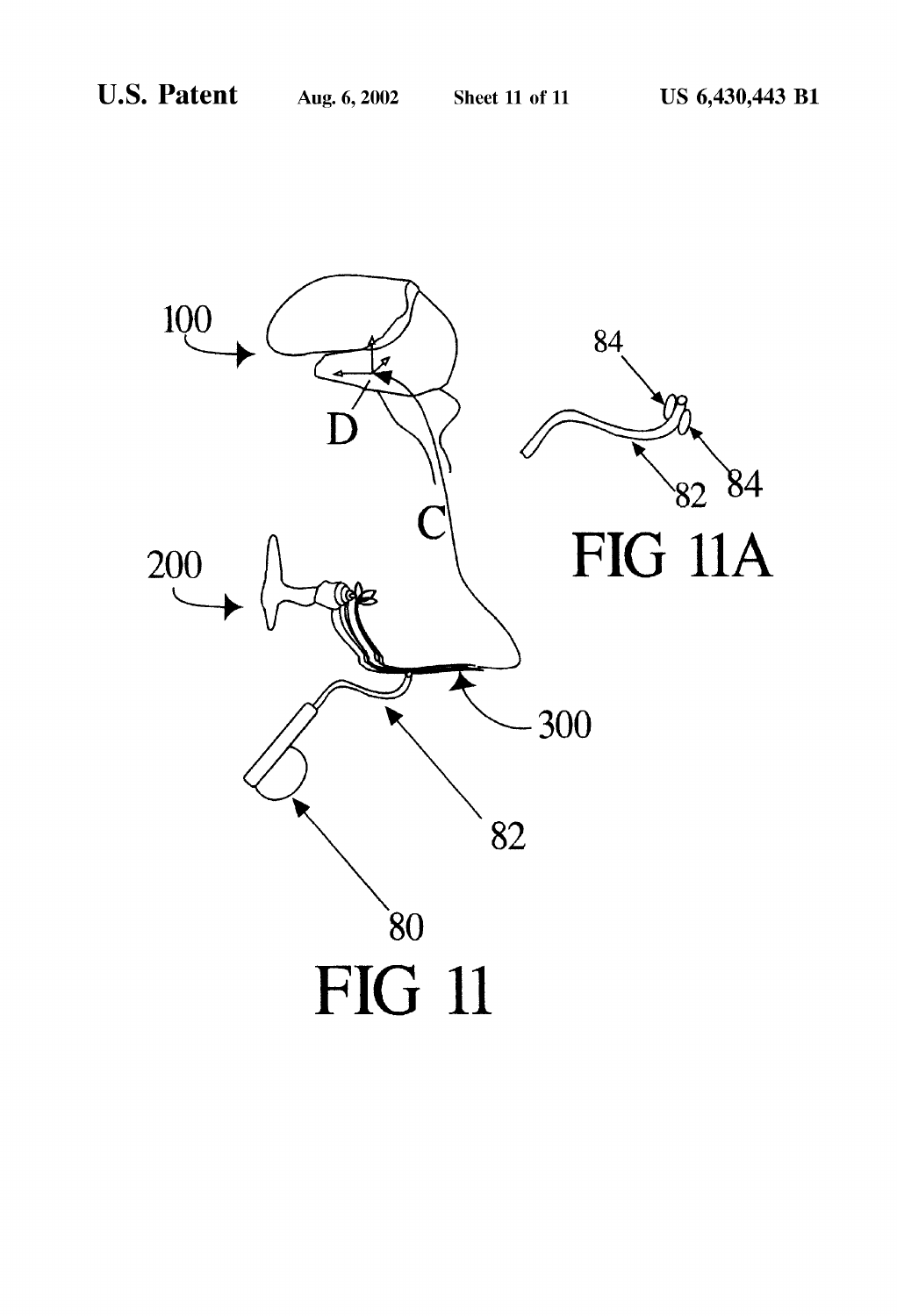$\epsilon$ 

15

25

 $20<sup>o</sup>$ 

 $25$ 

 $30<sup>2</sup>$ 

 $40<sup>1</sup>$ 

## METHOD AND APPARATUS FOR TREATING AUDITORY HALLUCINATIONS

This is a C.I.P application of application Ser. No. 08/899, 472 filing date Jul. 23, 1997 now abandoned.

### FIELD OF THE INVENTION

The present invention generally relates to method and apparatus for treating, controlling or preventing auditory hallucinations by the application of modulating electrical  $_{10}$ signals to a vestibulocochlear cranial nerve or cochlea or cochlear region and/or by the application of audio signals through an ear.

### BACKGROUND OF THE INVENTION

Scientific advances have revealed that schizophrenia is primarily organic and not psychological in nature. Scrambled language, distorted thoughts, and auditory hal lucinations are the hallmarks of Schizophrenia and have been linked to abnormal physical changes in specific areas of the human brain that begin during pregnancy. Auditory hallu cinations are a prominent Symptom and present in nearly all schizophrenic patients. Hallucinations are defined as sensory perceptions without environmental Stimuli and occur as simple experiences of hearing, tasting, smelling, touching, or Seeing what is not physically present; they also occur as mixed or complex experiences of more than one simple experience. When these experiences take the form of "voices" arising internally, the subjective experience is of "hearing" the voice of another, an auditory hallucination.

Theories of the etiology of hallucinations include (1) stimulation and/or (2) inhibition. Examples of stimulation are neurochemical (for example, the neurotransmitter dopamine) changes, electrical discharges, and seizure epi sodes. An example of inhibition causing an hallucination is when there is destruction of normally inhibitory functions, resulting in disinhibition, as in the phantom limb Syndrome. Auditory hallucinations arising from the disordered moni toring of inner speech (thinking in words) may be mixed stimulation and inhibition. Other theories of the etiology of schizophrenia include infection, autoimmune or immune dysfunction, and environmental.

Hallucinations occur in a wide range of human experi ences. For example, there are physician prescribed medica tions known to cause naturely halo is, and there are drugs of  $_{45}$ abuse such as alcohol and LSD that are also known to cause hallucinations. Auditory hallucinations may occur in organic brain disorders such as epilepsy, Parkinson's and Alzhe-imer's disease. Hallucinations may occur to bilingual imer's disease. Hallucinations may occur to bilingual schizophrenics; for example, they can be perceived in <sub>50</sub> English even though his/her mother tongue may be Spanish.

Hearing impairment (acute or chronic) combined with stress may lead to pseudo-hallucinations in normal persons. Auditory hallucinations may occur in diseases not involving the brain, Such as otosclerosis (where the bones in the ear do 55 not move freely); in this case the auditory hallucinations may be cured with Surgery.

The brain activity of schizophrenics who hear imaginary voices has been found to be similar to the brain activity of people that are hearing real Voices. Schizophrenia may be the result of dysfunction of neurons utilizing dopamine as a neurotransmitter; the antipsychotic (neuroleptic) drugs block dopamine. Auditory hallucinations found in disorders such as schizophrenia are associated with an abnormal imaging, Such as positron emission tomography (PET), and by other means, Such as encephalographic methods. 60  $\mathfrak{D}$ 

Auditory hallucinations involve language regions of the cortex in a pattern similar to that seen in normal subjects listening to their own voices but different in that left pre-<br>frontal regions are not activated. The striatum plays a critical<br>role in auditory hallucinations. Magnetic resonance imaging (MRI) has shown that the hippocampal-amygdala complex and the parahippocampal gyrus (areas in the temporal lobe) are reduced in Schizophrenic patients. Schizophrenics have increased levels of dopamine in the left amygdala. When using functional MRI brain imaging, a patient is positioned within an imaging apparatus; protons within the brain are then made to radiate a signal, which can be picked up with a radio antenna. Active areas of the brain will radiate a different signal than areas of the brain that are at rest; scanning schizophrenics while they are hallucinating is possible.

Magnetic resonance spectroscopy has found that schizophrenic patients have lower levels of several nucleic acids in the brain, including phosphomonoesters and inorganic phos phate and higher levels of phosphodiesters and adenosine triphosphate. Neurotransmitters such as dopanine, serotonin (5-HT), norepinephrine and glutamates are involved. It has been postulated that loss of input to the prefrontal cortex results in lack of feedback to other circuits of the limbic regions which leads to hyperactivity of the dopamine path ways.

Computed tomography (CT) Studies have repeatedly shown that the brains of Schizophrenic patients have lateral and third Ventricular enlargement and Some degree of reduc tion in cortical volume. Other CT studies have reported abnormal cerebral asymmetry, reduced cerebellar volume, and brain density changes.

Changes in the bioelectrical brain activity are recorded in electroencephalography (EEG). The changes for schizophrenic patients are:  $(1)$  "choppy activity"-prominent low voltage, with desynchronized fast activity-considered as highly specific for schizophrenia; (2) intermittent occurrence of slow, high amplitude waves; (3) waves most prominent in the frontal region for delta, and in the occipital region for the theta; (4) pattern of increased slow activity; (5) decrease in alpha peak frequencies; (6) increased beta power; (7) increased left frontal delta power; (8) more anterior and Superficial equivalent-dipoles in the beta bands. Some EEG changes are best noted during transition from wake to sleep.

In general, there are three changes in the EEG recordings: (i) spontaneous EEG, (ii) Event-Related Potentials and (iii) chronization and Event-Related Synchronization. Both real and imagined movement and both real and imagined Voices may cause changes in these three types of EEG recording.

Hallucinations effect evoked potentials and alpha fre quency which are noted when using quantitative EEG (qEEG).

Normal brain structures related to language tend to be larger on the left side; however, schizophrenic patients have the asymmetry reversed. Persons who have epilepsy of the left temporal lobe of the brain exhibit symptoms resembling schizophrenia. The brain activity of schizophrenics who hear imaginary voices has been found to be similar to the brain activity of people that are hearing real Voices, however, the initiation of this brain activity arises from within rather than from external sources.

pattern of brain activation, as can be seen with brain 65 language, and if one Stimulates this area electrically, a The planum temporale is associated with comprehending person hears complex sounds similar to a schizophrenic's auditory hallucinations.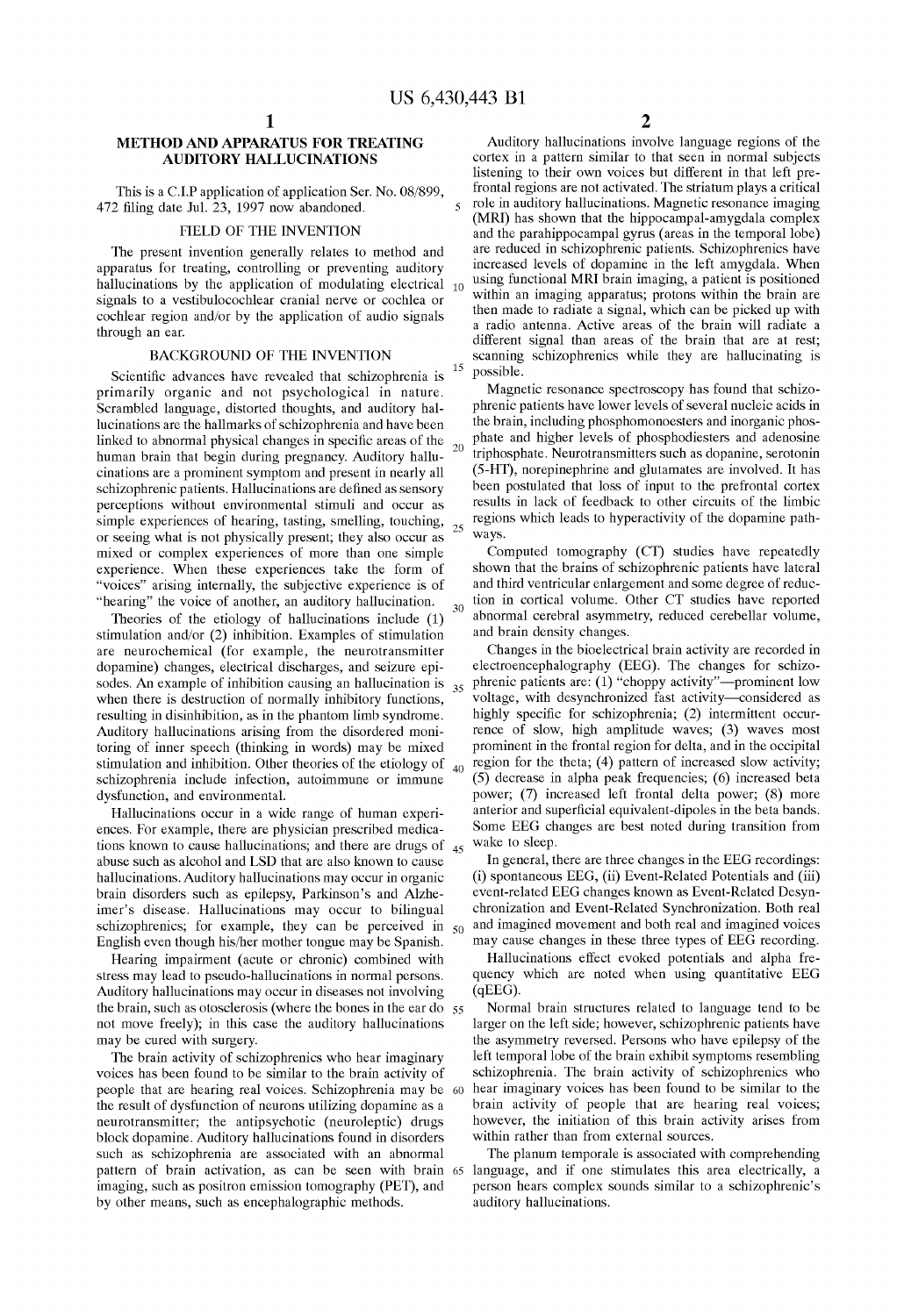30

Recognized in the prior art are methods and apparatus for treating and controlling medical disorders, psychiatric disorders, or neurological disorders, by applying modulating electrical signals to a selected nerve of a patient. For example, in U.S. Pat. No. 5,540,734 to Zabara, 1996, the patient's trigeminal and glossopharyngeal nerves are used, and in U.S. Pat. No. 5,299,569, to Wernicke, 1994 the vagus nerve is used U.S. Pat. No. 5,975,085 issued to Rise, 1999 discusses a method of treating schizophrenia by brain stimulation and drug infusion using an implantable signal gen-<br>
10 ing current may then be applied qEEG signal processing erator and electrode and an implantable pump and catheter. A catheter is Surgically implanted in the brain to infuse the drugs, and one or more electrodes are Surgically implanted in the brain to provide electrical Stimulation.

Cochlear implants for deaf individuals are recognized in the art. For example, U.S. Pat. No. 4,988,333 to Engebretson, 1991, and U.S. Pat. No. 5,549,658 to Shannon, 1996 describe how audiologic signals are converted into electrical signals for stimulating a cochlea or cochlear region for conducting to a vestibulocochlear nerve for simulating  $_{20}$ speech to a deaf individual. The electrical stimulations supplied by the cochlear implant give rise to ascending electrochemical activities reaching the cortex. These activities can be sensed and recorded, for example, with scalp electrodes by evoked potentials or fields techniques. Persons who have had cochlear implants show nerve, neurochemical, and brain function closely comparable to the responses of normal hearing people. For example, both normal hearing and cochlear implant individuals show Similar neuronal metabolism's increase which is associated with a cerebral blood flow increase. Single photon or PET and functional MRI demonstrate increased blood flow changes associated with an auditory stimulation and during auditory hallucinations. 25

The prior art fails to recognize that sumulation of at least  $35<sub>35</sub>$ one of a patient's vestibulocochlear nerves, cochlea or cochlear regions with or without cochlear implant, can provide the therapeutic treatments according to the instant invention.

The prior art fails to recognize that auditory Stimulation, 40 both supra- and sub-hearing as well as hearing frequencies, of at least one of a patient's ears with or without bone conduction can provide the therapeutic treatments according to the instant invention.

One theory is that auditory hallucinations occur because 45 of abnormal brain activation. Stimulation to the vestibulo cochlear nerve or cochlea or cochlear region or the combi nation thereof, causes brain activation Similar to normal hearing brain activation. This normal hearing brain activa tion blocks hallucinatory activation similar to pacer electri- 50 cal stimulation to the heart blocking abnormal internal electrical discharges. Stimulation may occur without monitoring, in a pulsed or continuous fashion. Stimulation may be patient controlled. Or upon monitoring, for example by qBEG, for early detection of an abnormal brain activation, a signal can be sent through a cochlea or cochlear region or vestibulocochlear nerve for inducing natural brain activation, thereby blocking abnormal brain activation producing auditory hallucinations. Blocking may be done in such a manner as to allow normal auditory speech to proceed and therefore normal brain processing of information, and thereby improve a patient's quality of life. Sounds beyond normal hearing, low frequency tones and/or high frequency tones, may accomplish Such blocking. Out of hearing range tones may be converted to modulating electrical Signal 65 may selectively and manually activate the Stimulator or stimulation of a cochlea or cochlear region or a vestibulocochlear nerve. 55 60

4

Monitoring is usually performed with electrodes. However, monitoring may also be performed with a variety of Sensors: implanted electrode Sensors, and for example, sensors to pick up the presence of certain chemicals, which may then have a corresponding conversion to electrical impulses. EEG monitoring may be performed, for example, by a patient wearing a multi-electrode Scalp hat and changes may be analyzed by a logic circuit means, upon detection of changes consistent with auditory hallucinations, a Stimulat permits measuring and quantifying multiple aspects of brain electrical activity providing objective, precise information. qEEG provides objective numerical data that can be used for graphical display and for mathematical statistical analysis. The brain Voltage fluctuations are digitally converted and compared. There are many signal processing techniques used in qEEG. Distinctive patterns of electrophysiologic abnormalities are now recognized: Schizophrenic patients, depressed patients, demented patients, chronic alcoholics, obsessive-compulsive disorders, attention deficit disorders and others. These techniques may be used to actively monitor schizophrenics for hallucinations and to cause a modulated electrical Stimulation through electrodes affixed to a vestibulocochlear nerve or cochlea or cochlear region.

### SUMMARY OF THE INVENTION

An abnormal brain activation inducing auditory halluci nations may be blocked by applying modulating electrical signal stimulation of a vestibulocochlear cranial nerve or cochlea or cochlear region.

An abnormal brain activation inducing auditory halluci nations may be blocked by applying Sound, audible and inaudible, with or without bone conduction to an ear.

An object of the invention is directed to methods of treating, controlling or preventing auditory hallucinations by application of modulating electrical Signals directly to at least one of a patient's vestibulocochlear nerves, or cochlea or cochlear regions Such as the middle ear.

An additional object of the invention is directed to meth ods of and apparatus for treating, controlling or preventing auditory hallucinations through use of the brain's natural mechanisms by application of audio signals to at least one ear inducing natural neuron excitation in at least one of a patient's vestibulocochlear nerves. Sounds beyond normal hearing range, that of sub-low frequency or that of highultrasound frequencies, may be modulated to induce nerve excitation which will block auditory hallucinations.

An additional object of the invention is to have cochlear implant technology applied to treat patient's having disor ders with auditory hallucinations.<br>An additional object of the invention is to have newly

developed techniques of picking up brain activity and monitoring used as a means to detect early audio hallucinations, once detected, to modulate an output signal from a Stimulus generator applied to an vestibulocochlear nerve for blocking, controlling or preventing auditory hallucinations.

An additional object of the invention is to have new techniques of monitoring and picking up brain activity used as a means to detect early audio hallucinations and once detected, to modulate an output signal from a stimulus generator applied to a cochlea or cochlear region for blocking, controlling or preventing auditory hallucinations.

An additional object of the invention is that the patient audio input to consciously control his/her auditory halluci nations. The patient may control all parameters of stimula-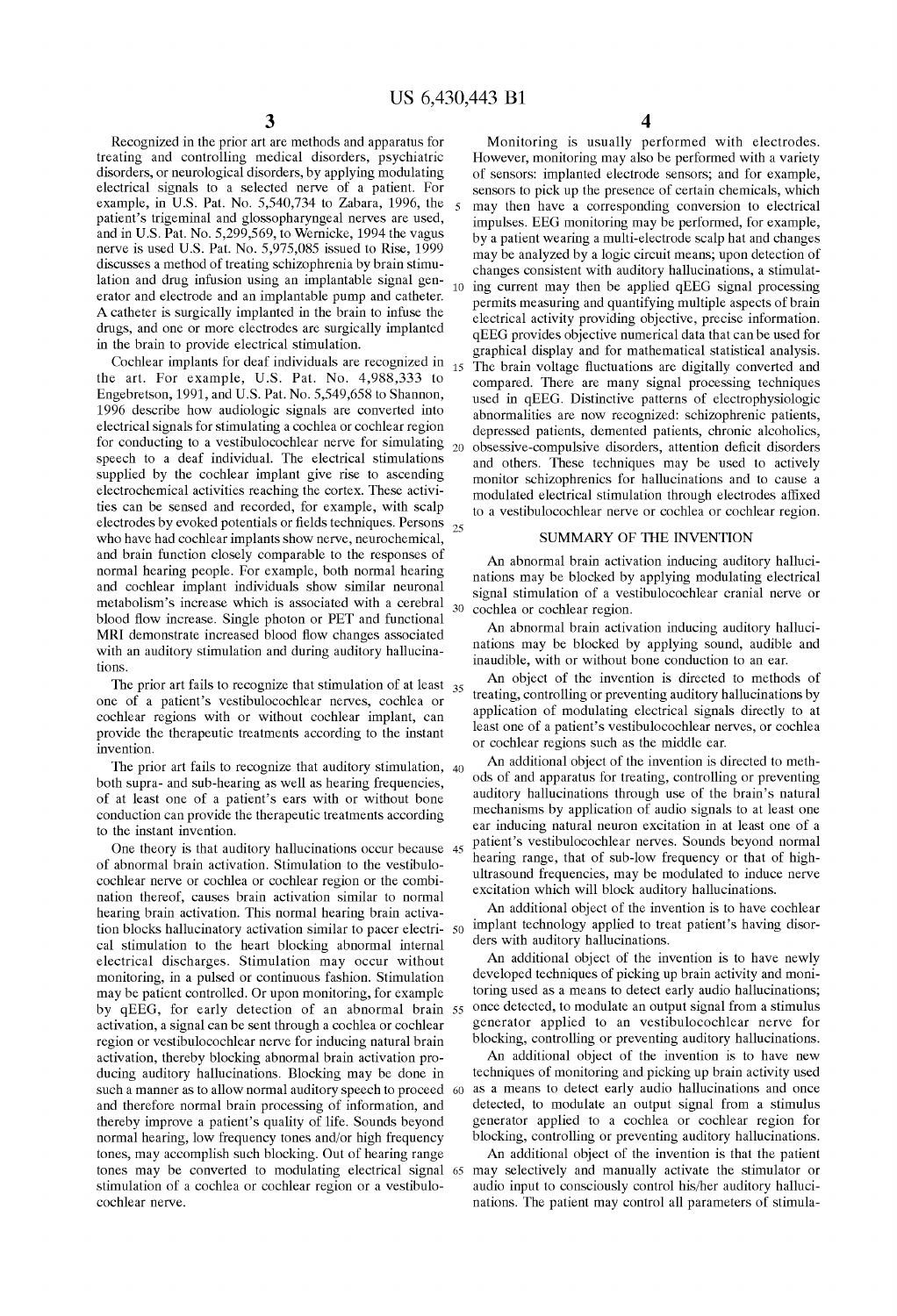25

 $30$ 

35

tion: frequency, amplitude, wave shape, duration, intermit tent or constant.

### BRIEF DESCRIPTION OF THE DRAWINGS

The foregoing summary, as well as the following detailed description of the preferred embodiment of the invention, will be better understood when read in conjunction with the appended drawings. For the purpose of illustrating the invention, there is shown in the drawing an embodiment which is presently preferred. It should be understood, however, that the invention is not limited to the precise arrangements and instrumentalities shown. In the drawings:

FIG. 1 is a schematic diagram illustrating a stimulatorelectrode adapted to be affixed to a vestibulocochlear nerve from an ear which upon being energized causes neuro impulses to reach a brain thereby causing normal brain activation impulses to spread.

FIG. 2 is a schematic diagram illustrating a monitored brain sending signals to a controller which then sends  $_{20}$ Signals to a vestibulocochlear nerve from an ear which causes normal brain activation.

FIG. 3 is a Schematic diagram illustrating a monitoring skull cap transmitting signals from a brain to a controller in turn causes neuro-impulses to occur.

FIGS. 4, 4A, 4B schematically show different placements of Stimulator-electrodes namely, vestibulocochlear nerve,

vestibulocochlear region, and cochlea.<br>FIG. 5 schematically illustrates the input and output through a controller having a energy source, switching, comparer, logic, modulator, and signal generator means

FIG. 6 schematically illustrates the monitoring of a brain and the Stimulating of a vestibulocochlear nerve via audio signals going to an ear.

FIG. 7 is a block diagram of the method and apparatus of the present invention, wherein stimulation of a vestibulocochlear nerve causes normal brain activation signals that block abnormal brain activation (hallucinations).

FIG. 8 is a block diagram of the method and apparatus of  $\frac{40}{100}$  outside the body. the present invention, wherein monitoring of brain for abnormal activation causes stimulation of a vestibulocochlear nerve thereby causing normal brain activation signals that block abnormal brain activation causing hallucinations. that block abnormal brain activation causing hallucinations.

the present invention, wherein stimulation of a vestibulocochlear nerve via an ear causes normal brain activation signals that block abnormal brain activation causing hallucinations.

FIG. 10 is a block diagram of the method and apparatus of the present invention, wherein monitoring of brain for abnormal activation causes Stimulation of a vestibuloco chlear nerve via an ear thereby causing normal brain acti Vation signals that block abnormal brain activation causing hallucinations. 55

FIG. 11 schematically illustrates an infusion pump dis charging a neuroactivating chemical to a eighth cranial nerve.

FIG. 11A schematically illustrates an infusion pump hav-  $_{60}$ ing a catheter comprising electrodes.

### DETAILED DESCRIPTION OF PREFERRED EMBODIMENTS

One of the central nervous System's twelve cranial nerves 65 the particular brain region. is nerve eight called the vestibulocochlear nerve. The prior art fails to recognize that Stimulation of at least one of a

6

patient's vestibulocochlear nerves and/or cochlea and/or cochlear regions can provide the therapeutic treatments according to the instant invention. Recent Studies of the brains of hallucinating patients show that it is possible for there to be reduced brain activation in the left middle temporal gyrus and the rostral Supplementary motor area when imagining sentences spoken from another person's voice. The theory is that modulated stimulation of a vestibulocochlear nerve and/or cochlea or cochlear region may  $_{10}$  induce natural brain activation blocking abnormal changes.

The instant invention employs one or more electrodes adapted to be affixed to at least one of the vestibulocochlear nerves or cochlea or cochlear regions as illustrated in FIGS. 1 and 2. The following numerals refer to anatomical structures: 100 refers to a user's brain; 200 refers to a user's ear; 300 refers to a user's vestibulocochlear nerve. In the drawings, the ear and brain have been distanced for clarity. Neuro-impulses travel from the vestibulocochlear nerve to the brain through defined pathways and then Spread to (activate) other regions of the brain. FIG. 1 shows schemati cally the method and apparatus whereby signal generator  $(40)$  sends signal $(B)$  to stimulator-electrode $(50)$  which has been adapted to be affixed to a vestibulocochlear nerve(300) from an ear(200); when stimulator-electrode(50) is energized, neuro-impulses(C) travel to brain(100) whereupon brain activation(D) then spreads throughout the brain. Signal generator(40), is well known in the art. In operation of this method and apparatus, an individual Suffering from auditory hallucinations may have a Switch to manually turn on the Stimulation. Or an automatic Switching means may be utilized. The signal generator(40) may output varying stimulations utilizing varying forms of wave shapes, duration, amplitude, frequency, pulse, intermittent, or constant stimu lations. These various modalities can be manually controlled or not. One or more Stimulator-electrodes may be utilized, which may be individually connected or bundled. Electrodes may be combined with other devices, for example, infusion pumps. The stimulator or signal generator may be implanted into the body, for example, subcutaneously; or it may be

FIG. 9 is a block diagram of the method and apparatus of  $45 \text{ (25)}$ . An output signal(B) is then sent to the stimulator-50 FIG. 2 shows schematically the method and apparatus additionally having the step of monitoring a patient's brain and then energizing a stimulator-electrode(50). A monitored brain activation signal $(A)$  is input to the controller means electrode(50). More specifically, a monitor-electrode(10) is adapted to be affixed to a brain(100) for detecting a brain activation; on detecting brain activation a first signal(A) is sent to a controller means( $25$ ). If an abnormal brain activation is present (hallucinations) then controller means( $25$ ) will in turn send a signal(B) to a stimulator-electrode(50) which has been adapted to be affixed to a vestibulocochlear nerve; on energizing the stimulator-electrode(50) neuron excitation is induced which causes a neuro-impulse signal (C) to travel by defined pathways to the brain which in turn causes normal brain activation to occur, represented by cluster of arrows(D); finally, the normal brain activation(D) inhibits the abnormal brain activation, thereby blocking auditory hallucinations. The cycle repeats wherein signal(A) now being sent is normal brain activation and thus controller (25) is not initiating electrical Stimulation. Monitoring elec trodes may be ion Selective coated for directly transducing the amount of a particular transmitter substance or its breakdown by-products, indicating the relative activity of

> One or more monitor-electrodes may be placed into the brain, or onto the brain or onto the skull. A transmitter means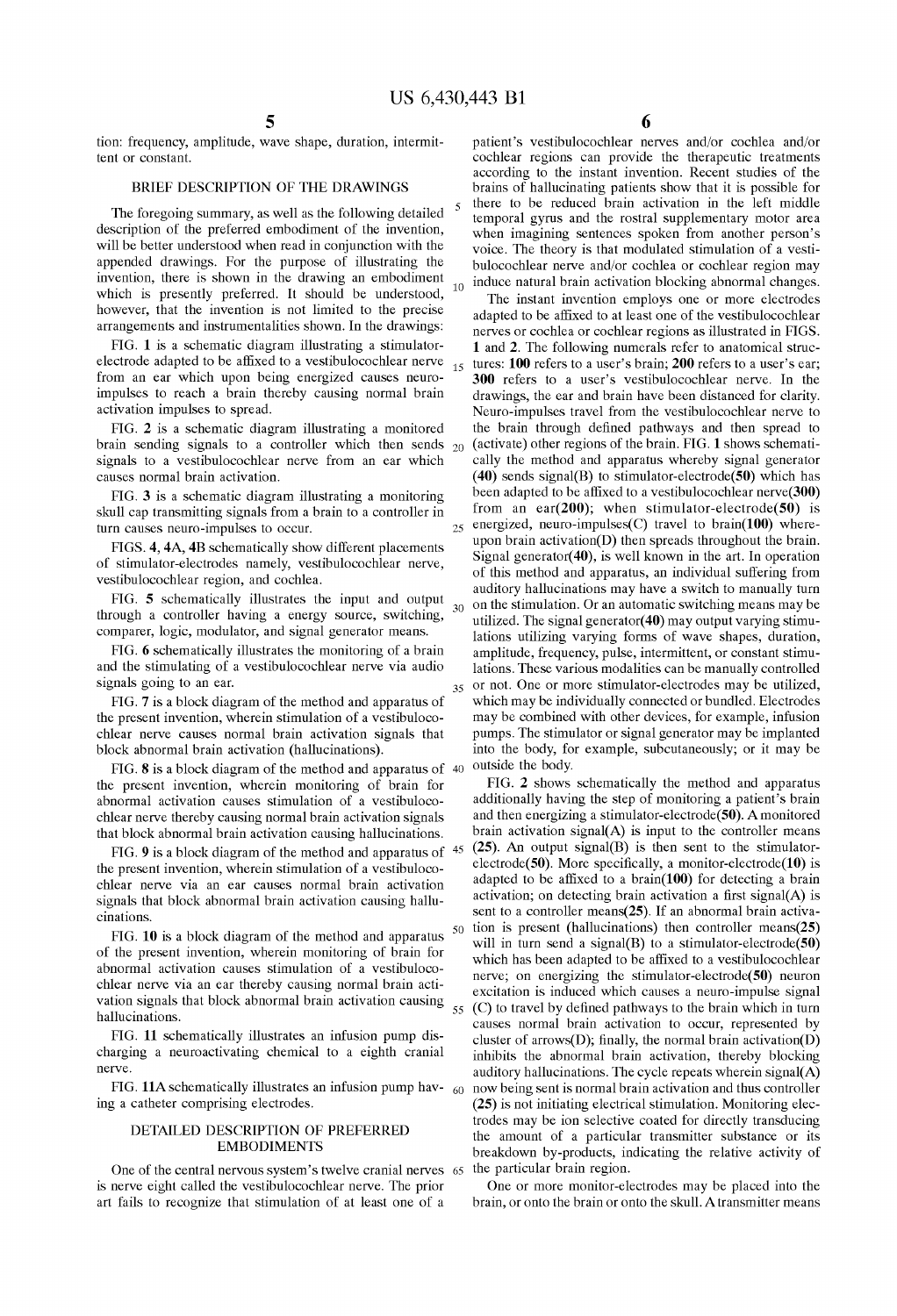$30$ 

60

may be incorporated as in FIG. 3 for example, a skull cap(70) containing one or more monitor-electrodes(72) picks up brain activation and transmits signals via a transmitter/receiver( $60$ ) to another transmitter/receiver( $60$ ) operatively connected to controller(25); then controller(25) sends signal(B) to stimulator-electrode $(50)$  for neuroimpulses to travel via defined pathways to the brain. Other varieties of sensors (other than electrodes) may be used to monitor brain activity and suitable for detecting symptoms of a disorder being treated. For example, a sensor for picking 10 up the presence of a Specific chemical may be utilized, and then converted to electrical signals. One or more monitorelectrodes may be utilized, which may be individually connected or bundled. Electrodes may be combined with other devices, for example, infusion pumps. The controller 15 may be implanted into the body, for example, subcutaneously; or it may be outside the body. There may be trans mission between an internally placed monitor and an exter nally placed controller. An implanted electrode has a proximal end coupled to the signal generator while having a 20 stimulation portion stimulating the vestibulocochlear nerve, or cochlea or cochlear region.

FIGS. 4, 4A, 4B show schematically differently posi tioned stimulator-electrodes (50, 50',50") on vestibuloco chlear nerve, cochlear region, and cochlea respectively. It is 25 possible to selectively stimulate the fibers of the cochlear or the vestibular components of the vestibulocochlear nerve.

FIG. 5 shows schematically an enlargement of controller means( $25$ ) having input and output. Controller means( $25$ ) has an energy means( $22$ ) and a switching means( $24$ ). Additionally, controller means( $25$ ) is composed of a comparer means(26), a logic means(28), a modulator means(30) and a signal generator(40).

In operation, a signal coming from the brain is input to controller mean(25), whereupon a determination is made that an abnormal brain activation is present; thereafter, a modulated Stimulus is output to a vestibulocochlear nerve. The input signal goes to comparer means(26) for comparison to predetermined parameters; then  $logic$  means $(28)$ determines if an abnormal brain activation (hallucination) is present. If present, the modulator means(30) causes signal generator means(40) to output a signal. The output signal goes to stimulator-electrode(50) which causes neuro impulses to activate the brain. Any or all of the components of the controller may be internal or external to the body. Wireless transmission may be utilized for local or telemedi cine applications.

FIG. 6 illustrates a monitored brain causing a signal generator to Send audio signals to an ear, which causes neuro-impulses to travel in defined pathways to the brain. Monitoringelectrode(10) picks up brain activation and sends  $signal(A)$  to controller means(25), whereupon on determining an abnormal brain activation occurred, signal(B) is sent the ear can ascertain. Then through the normal body mechanisms, the eighth cranial nerve excitation produces neuro-signals to travel to the brain.  $50$ 

FIG. 7 is a block diagram illustrating the method and apparatus of the present invention. A Stimulator means causes vestibulocochlear nerve excitation through which natural brain pathways cause normal brain activation which in turn produces blocking signals. The blocking signals block abnormal brain activation (hallucinations).

FIG. 8 is a block diagram illustrating the method and 65 apparatus of the present invention. A monitored brain Signal is compared to predetermined parameters and logically

8

determines whether hallucinations are present If present, a modulated signal is sent via a signal generator to a vestibulocochlear nerve which causes excitation through which natural brain pathways cause normal brain activation which in turn produces blocking signals. The blocking signals block abnormal brain activation (hallucinations).

FIG. 9 is a block diagram illustrating the method and apparatus of the present invention. An audio generator sends a signal to an ear causing vestibulocochlear nerve excitation which causes neuro-signals to travel through natural path ways to the brain causing blocking signals. The blocking signals block abnormal brain activation (hallucinations).

FIG. 10 is a block diagram illustrating the method and apparatus of the present invention. A monitored brain signal is compared to predetermined parameters and logically determines whether hallucinations are present. If present, a modulated signal is sent to an audio generator means which sends a signal to an ear causing vestibulocochlear nerve excitation which causes neuro-signals to travel through natural pathways to the brain causing blocking signals. The blocking Signals block abnormal brain activation (hallucinations).

FIG. 11 illustrates an infusion pump(80) having a catheter (82) placed onto an eighth cranial nerve. In operation, the infusion pump discharges a neuroactivating chemical or drug onto the nerve, which causes neuro-impulses(C) to travel to the brain whereupon brain activation(D) occurs.<br>FIG.  $11A$  illustrates an infusion pump having a catheter(82) comprising electrodes $(84)$  for combining the electrical stimulation with drug dosing.

40 AS Stated, neuro-impulses travel from the vestibuloco chlear nerve to the brain through defined pathways and then spread to (activate) other regions of the brain. Any method of Stimulating the eighth cranial nerve and its components may be useful. For example, infusing one or more drugs or chemicals having neuroactivation properties into or around the eighth cranial nerve will produce brain activation. One such method is using a surgically implanted catheter with electrodes and infusion pump so that the discharge portion lies in or near at least one vestibulocochlear cranial nerve or cochlea or cochlear region of a user.

to audio-generator(70) which sends out audio signals which  $_{55}$  off time, and may be programmed according to predeter- $_{45}$  generator(40) may be implanted into, or worn external to the The instant invention provides for the treatment and control of auditory hallucinations. Accordingly, a signal patient's body. The signal generator generates a programmable electrical wave form for application to electrodes implanted on at least one of the vestibulocochlear nerves or cochlea or cochlear regions of the patient. Said wave form may be changed via a programming wand held over the region of the microcomputer-based pulse generator. The electrical signal may be applied continuously, periodically, or intermittently. Parameter values of the electrical signal include pulse width, output current, frequency, on time and mined values. Generally, these parameters are amplitudes of 0.1 to 20 volts, pulse widths varying from 0.02 to 1.5 milliseconds, and repetition rates preferably varying from 2 to 2500 Hz. Usually, blocking is done in the range 50 to 2500 HZ whereas facilitation is in the range of 2 to 100 Hz.

> The signal generator may selectively be activated manually by the patient in order that the user have the ability to consciously control his/her auditory hallucinations.

The instant invention may also provide for a signal to be generated in response to certain patterns in a patient's EEG signal. Suitable means to monitor a patient's EEG, as well as suitable signal levels, frequencies, amplitudes and volt-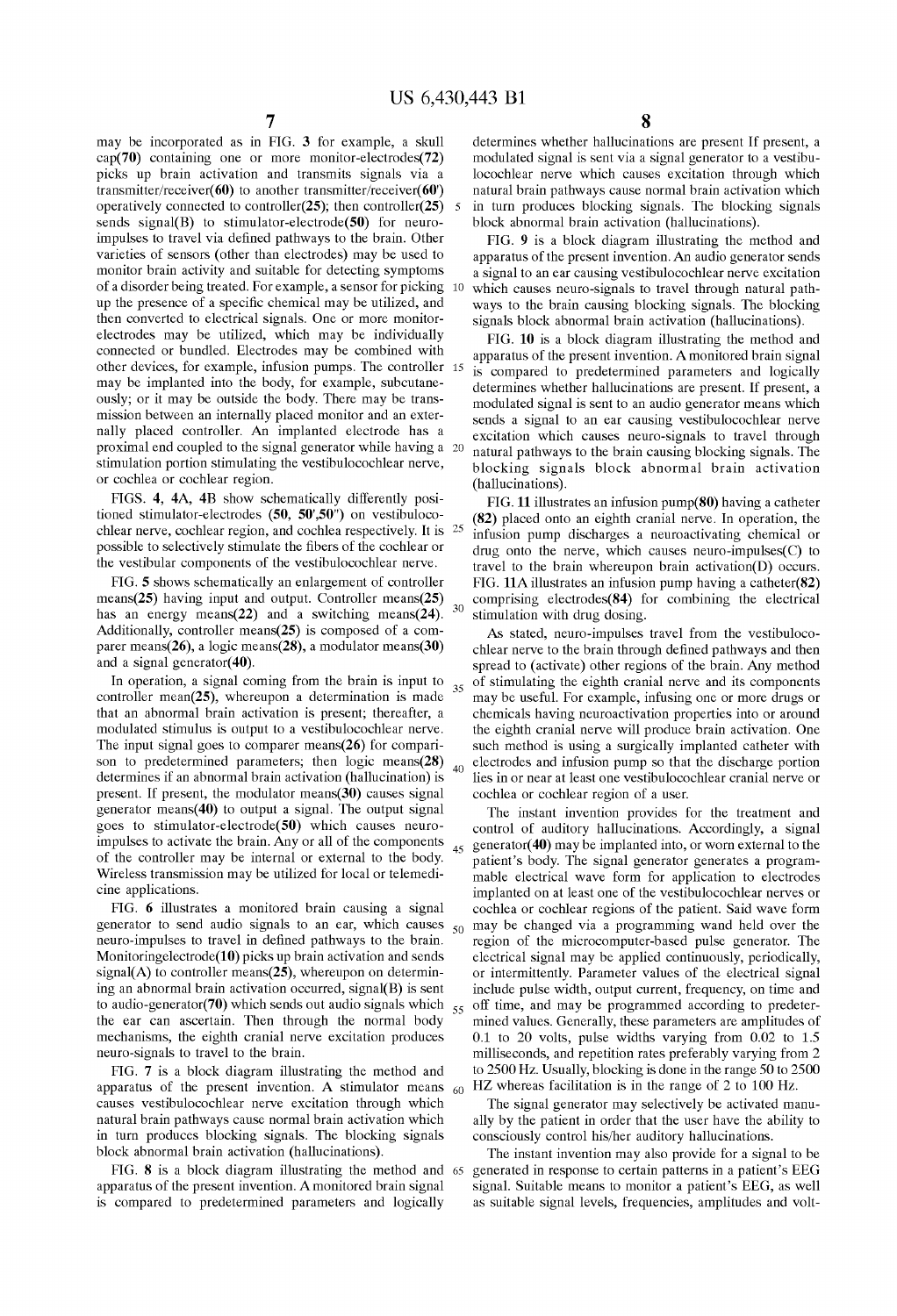15

20

 $25$ 

 $30$ 

 $40$ 

45

 $50$ 

55

ages for the stimulating signal are described in U.S. Pat. No. 5,269,303, the entire disclosure of which is incorporated herein by reference.

U.S. Pat. Nos. 4,702,254, 4,867,164 and 5,025,807, 5,231,988, 5,299,569 are disclosed and are incorporated 5 herein by reference. These patents teach the stimulation of the vagus nerve, rather than the vestibulocochlear nerve, but in all other respects these patents provide appropriate techniques and devices amenable to the practice of the instant invention.

Cochlear and middle ear implants as in U.S. Pat. Nos. 4,988,333 and 5,549,658 are described and the entire disclosure of which is incorporated herein by reference. These patents teach the stimulation of the cochlear, middle ears, and the vestibulocochlear nerve for hearing impairment, but in all other respects these two patents provide appropriate techniques and devices amenable to the practice of the instant invention.

Implantable electrodes and infusion pumps as in U.S. Pat. No. 5,975,085 issued to Rise, 1999 is described and the entire disclosure of which is incorporated herein by reference. This patent teaches appropriate stimulation techniques and devices amenable to the practice of the instant invention.

The present invention is for treating a specific entity, that of hallucinations; however, electrical stimulation as described may also affect other symptoms of other diseases, such as phobias, panic attacks, obsessive compulsions or depression or other psychiatric disorders. The present invention may be embodied in other specific forms without departing from the spirit or essential attributes thereof and, accordingly, reference should be made to the appended claims, rather than to the foregoing specification as indicating the scope of the invention.

I claim:

1. A method of treating, controlling, or preventing auditory hallucinations comprising the steps of:

surgically implanting at least one electrode adapted to be affixed to at least one vestibulocochlear cranial nerve or cochlea or cochlear region of a user; and

applying an electric stimulus to energize said electrode. 2. A method of claim 1 wherein said user controls said electric stimulus.

3. A method of claim 1 wherein said user does not control said electric stimulus.

4. A method of treating, controlling, or preventing auditory hallucinations comprising the steps of:

monitoring brain electrical or chemical activity;

comparing monitored activity to predetermined parameters:

logically determining the presence of hallucinations;

- surgically implanting at least one electrode adjacent to at least one vestibulocochlear cranial nerve or cochlea or cochlear region of a user; and
- applying an electric stimulus to energize said electrode. 5. A method of claim 4 comprising the additional steps of:
- surgically implanting an electrical or chemical sensor within a skull or on or within a brain; and
- using said sensor for monitoring electrical or chemical 60 changes.
- 6. A method of claim 4 comprising the additional steps of: modulating an electrical stimulus and applying the modulated stimulus to energize said electrode.

7. An apparatus for using method of claim 1 for treating, 65 controlling or preventing auditory hallucinations of a user comprising:

- at least one electrode means adapted to be affixed to a user's vestibulocochlear nerve or to a cochlea or to a cochlear region;
- a signal generator operatively attached to and for energizing said at least one electrode.
- 8. An apparatus of claim 7 wherein said signal generator is adapted to be used internal to said user's body.
- 9. An apparatus of claim 7 wherein said signal generator is adapted to be used external to said user's body.

10. An apparatus of claim 7 wherein said signal generator is controllable by said user.

11. An apparatus of claim 7 wherein said signal generator is not controllable by said user.

12. An apparatus of claim 7 additionally comprising a monitoring means on a user's skull or within or on a user's brain for monitoring brain electrical or chemical changes; wherein said monitoring means is operatively attached to a controller means adapted to be used comprising:

- a comparer means for comparing monitored activity to predetermined parameters;
- a logic means for logically determining the presence of hallucinations;
- a stimulus modulating means for modulating an electric stimulus sent to said signal generator.

13. An apparatus of claim 12 wherein said monitoring means comprises one or more electrodes.

14. An apparatus of claim 12 wherein said monitoring means comprises one or more chemical sensors.

15. A method for treating, controlling or preventing auditory hallucinations of a user comprising the following steps:

monitoring brain electrical or chemical activity;

comparing monitored activity to predetermined parameters:

logically determining the presence of hallucinations;

- applying electrical and sound waves to a user's ear for inducing vestibulocochlear cranial nerve excitation to block said hallucinations.
- 16. A method of claim 15 wherein said sound waves are audible.

17. A method of claim 15 wherein said sound waves are inaudible.

18. An apparatus for using the method of claim 15 for treating, controlling or preventing auditory hallucinations of a user comprising:

- a monitoring means for monitoring brain electrical or chemical activity;
- a comparer means operatively attached to said monitoring means for comparing monitored activity to predetermined parameters;
- a logic means operatively attached to said comparer means for logically determining if hallucinations are present:
- a sound wave generating means operatively attached to said logic means for producing sound waves;
- wherein said waves enter a user's ear by air or bone conduction thereby inducing vestibulocochlear cranial nerve excitation to block hallucinations.

19. An apparatus of claim 18 wherein said sound wave generating means produces audible sound.

20. An apparatus of claim 18 wherein said sound wave generating means produces inaudible sound.

21. A method of using one or more drugs having neuroactivation properties to therapeutically treat hallucinations by means of an implantable drug pump and a catheter having